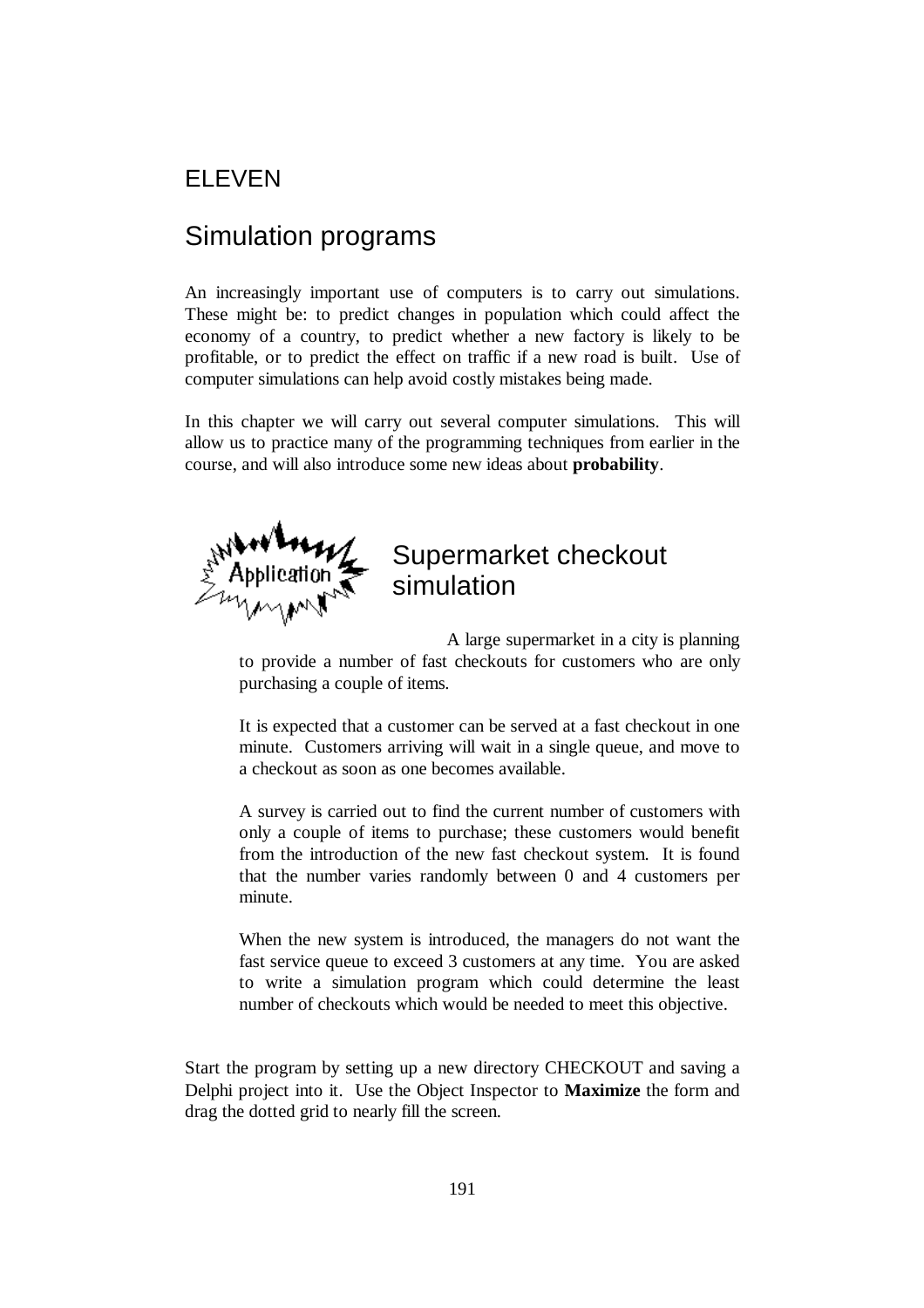

Place components on the form as shown above. At the top is a *spin edit*, with a *label* alongside captioned '**Number of checkouts**'. Set the **MaxValue** of the *spin edit* to 6, and the **MinValue** to 1.

Put a *List Box* component onto the grid below the *spin edit*. The *List Box* is selected from the **Standard** component menu.

Place two *Edit Boxes* to the left of the *List Box.* Above these add *labels* with the captions '**Minutes**' and '**Maximum queue so far**'.

Complete the form by adding three *buttons* with the captions '**next minute**', '**restart simulation**', and '**end program**'.

Double-click the 'end program' button and add the '**halt**' command to the event handler:

```
procedure TForm1.Button3Click(Sender: TObject); 
begin 
   halt; 
end;
```
Compile and run the program to check that the *spin edit* operates correctly in the range 1 - 6, and that the program returns to the Delphi editing screen when the '**end program**' button is pressed.

A flowchart will help illustrate the processing to be carried out: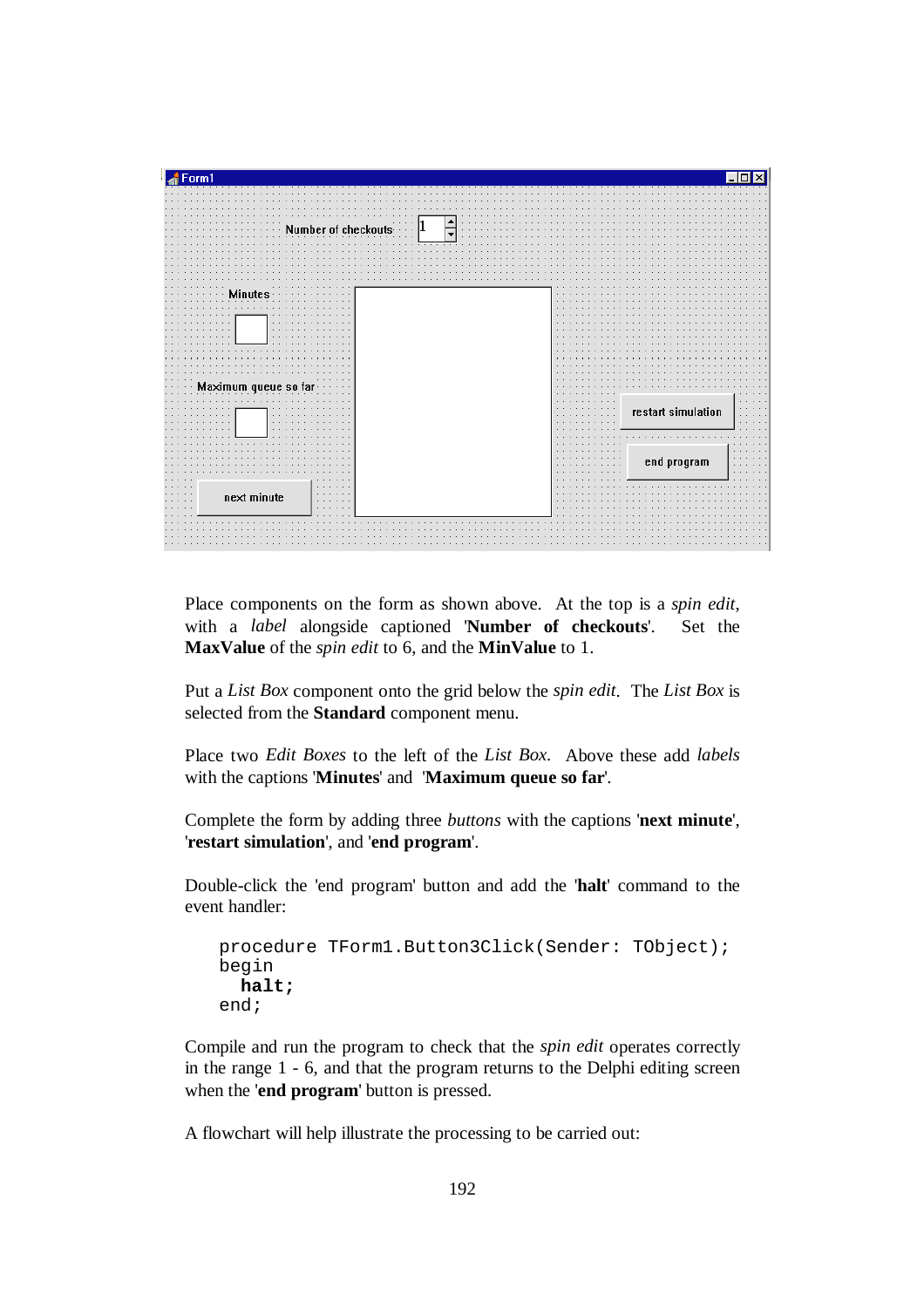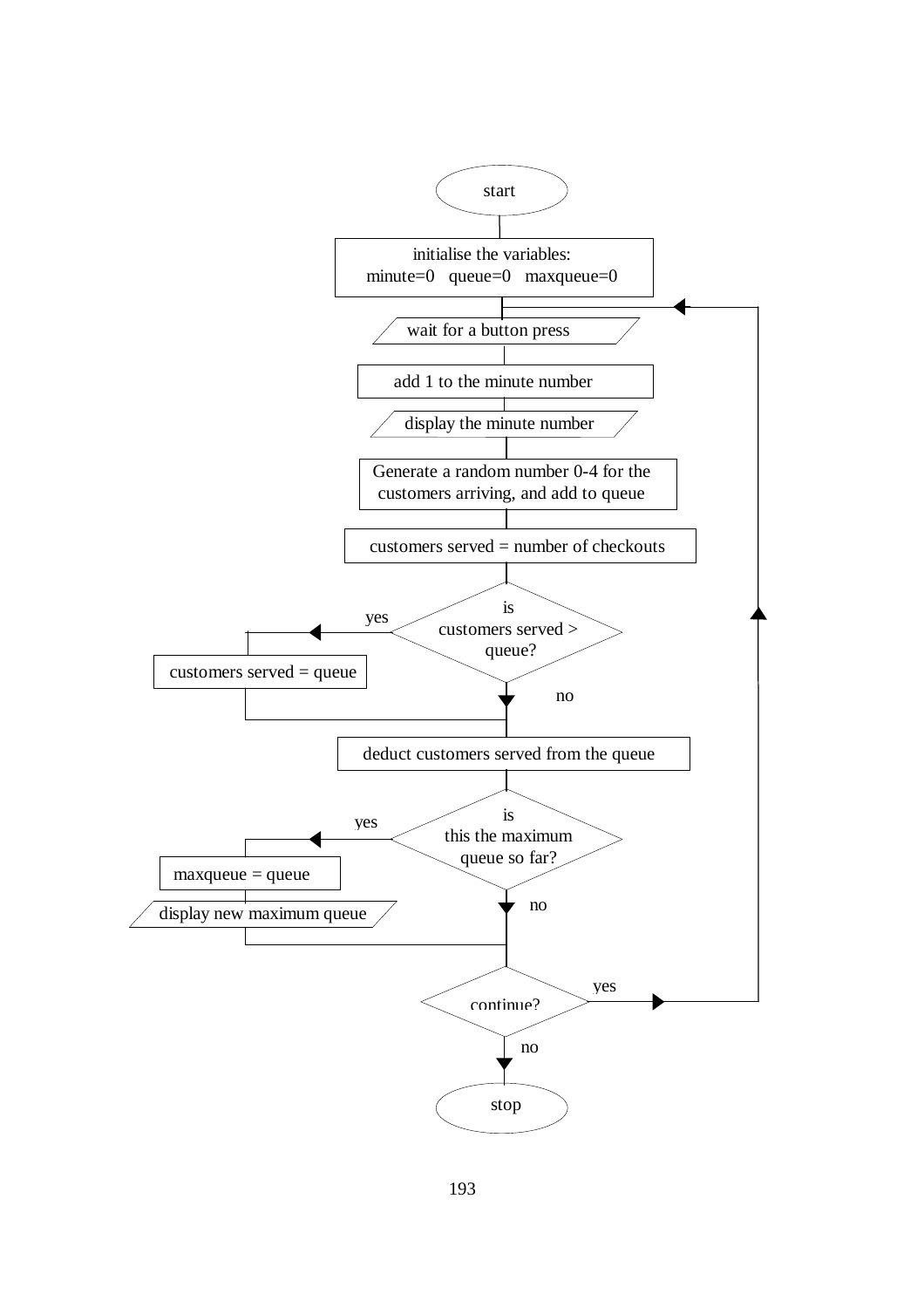When the simulation is running, we will need variables to record the number of the current **minute**, the length of the current **queue**, the **maximum** length of queue so far, and the number of **checkouts** simulated. Add these to the *Public declarations* section:

```
 public 
   { Public declarations } 
   queue,maxqueue:integer; 
   checkouts:integer; 
   minute:integer; 
 end;
```
At the start of the simulation we will initialise **minute**, **queue** and **maxqueue** to zero. Double-click the dotted grid of the form to produce an **OnCreate** procedure, then add lines of program to carry out the initialisation:

```
procedure TForm1.FormCreate(Sender: TObject); 
begin 
   queue:=0; 
   maxqueue:=0; 
   minute:=0; 
   randomize; 
end;
```
The simulation will involve the use of random numbers, so it is convenient to set the random number generator using the '**randomize**' command at this point.

Most of the processing occurs when the 'next minute' button is pressed. Double click this button to create an event handler, then add the lines of program below:

```
procedure TForm1.Button1Click(Sender: TObject); 
var 
   arriving,served:integer; 
   textline:string; 
begin 
   checkouts:=spinedit1.value; 
   minute:=minute+1; 
   textline:='Minute '+inttostr(minute); 
   listbox1.items.add(textline); 
   edit1.text:=inttostr(minute); 
   arriving:=random(5); 
   textline:='Customers arriving: ' 
                             +inttostr(arriving); 
   listbox1.items.add(textline); 
   queue:=queue+arriving;
```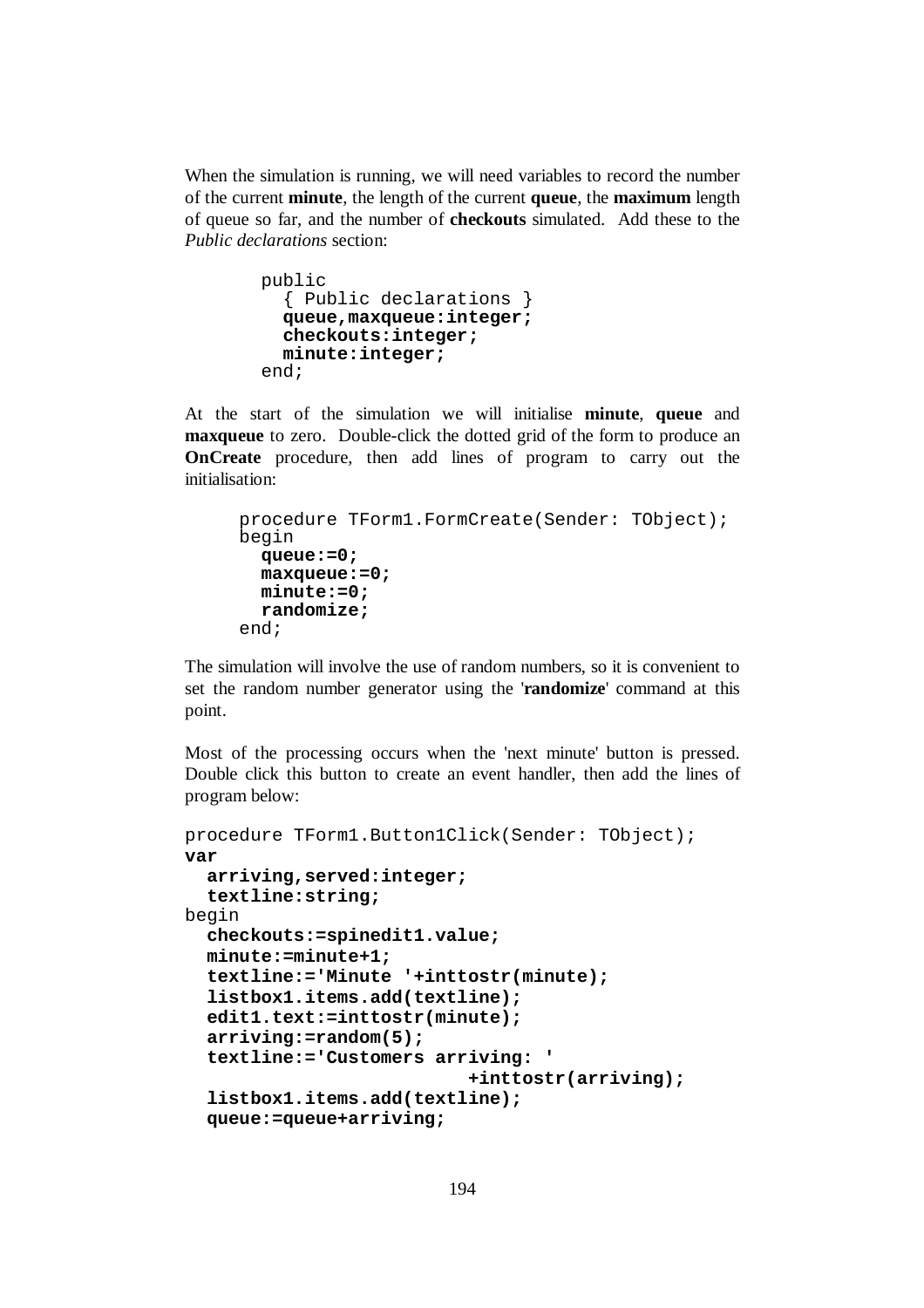```
 served:=checkouts; 
   if (served>queue) then 
     served:=queue; 
   textline:='Customers served: ' 
                                 +inttostr(served); 
   listbox1.items.add(textline); 
   queue:=queue-served; 
   textline:='Current queue: '+inttostr(queue); 
   listbox1.items.add(textline); 
   if queue>maxqueue then 
   begin 
     maxqueue:=queue; 
     edit2.text:=inttostr(maxqueue); 
   end; 
   listbox1.items.add(''); 
end;
```
This procedure will carry out the main loop shown on the flow chart. This involves finding the number of customers arriving during the current minute, the number who are served at the checkouts, and the new length of the queue. To help us follow what is happening in the simulation, each piece of information will be displayed in the *List Box* as soon as it is calculated.

The procedure begins by reading the value in the spin edit box to find the number of checkouts for the simulation:

```
 checkouts:=spinedit1.value;
```
We add 1 to the minute number. This is displayed as a line of text in the *List Box*:

```
 minute:=minute+1; 
 textline:='Minute '+inttostr(minute); 
 listbox1.items.add(textline);
```
The minute number is also displayed in the *Edit Box* on the left of the screen:  **edit1.text:=inttostr(minute);** 

A random number is generated to represent the number of customers arriving, and this is displayed in the *List Box*:

```
 arriving:=random(5); 
 textline:='Customers arriving: ' + inttostr(arriving); 
 listbox1.items.add(textline);
```
The customers who have arrived are added to the queue:  **queue:=queue+arriving;**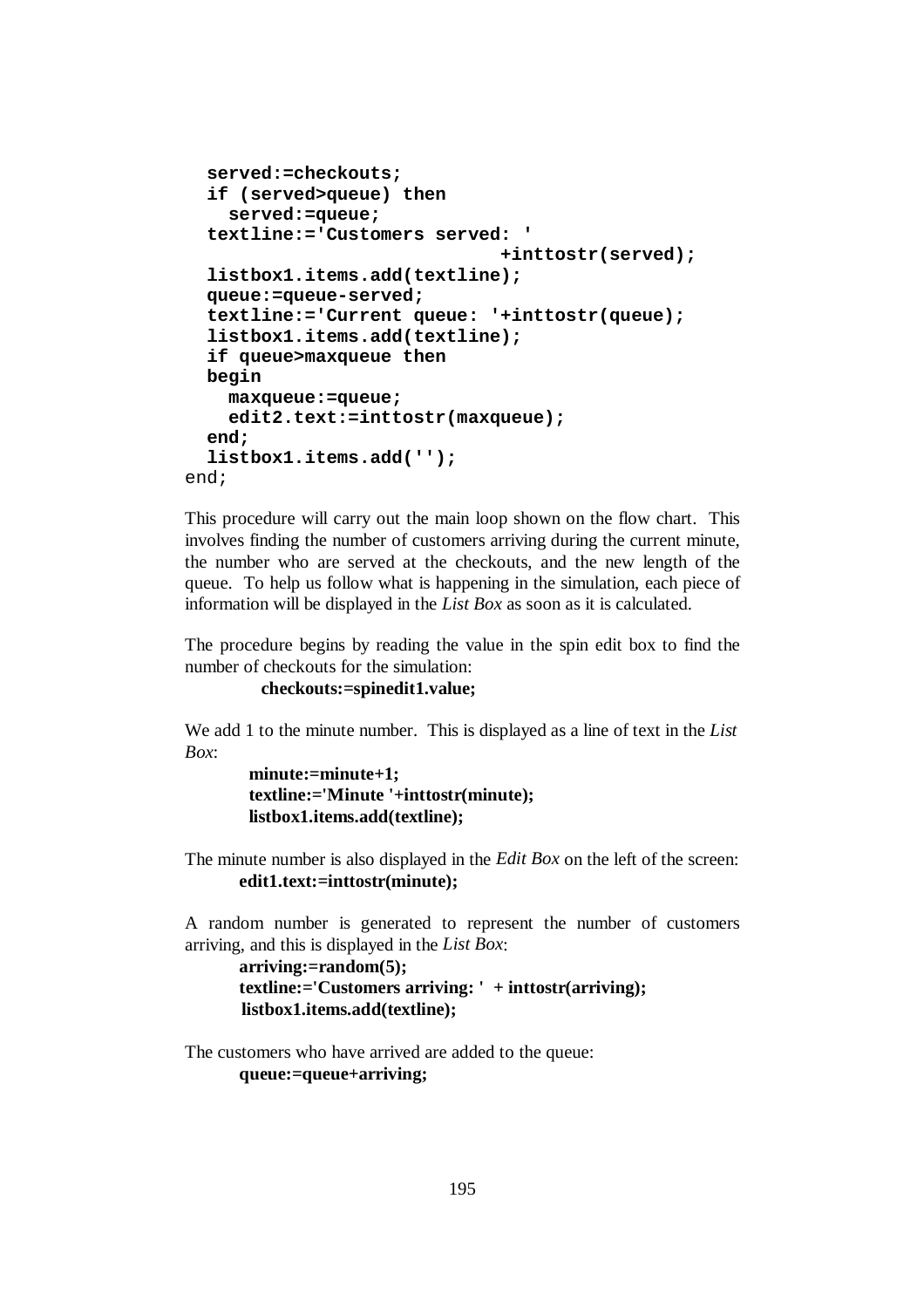The maximum number of customers who could be served during the current minute is equal to the number of checkouts:

#### **served:=checkouts;**

If the maximum number of customers who could be served is greater than the current queue length, then only the number queueing would actually be served:

```
if (served>queue) then 
   served:=queue;
```
The number of customers served is displayed in the List Box:

```
textline:='Customers served: ' + inttostr(served); 
listbox1.items.add(textline);
```
The number of customers served is deducted from the queue, and the new length of the queue is shown in the *List Box*:

```
queue:=queue-served; 
textline:='Current queue: '+inttostr(queue); 
listbox1.items.add(textline);
```
If the new length of queue is the largest so far, this is recorded as the new maximum and displayed in the *Edit Box* at the left of the screen:

```
if queue>maxqueue then 
begin 
   maxqueue:=queue; 
   edit2.text:=inttostr(maxqueue); 
end;
```
Compile and run the simulation. Set the number of checkouts to be 1, then press the '**next minute**' button a couple of times. Examine the information in the *List Box* and convince yourself that the program is calculating the current queue and maximum queue correctly. Press the '**end program**' button to return to the Delphi editing screen.

The only task remaining is to create an event handler for the '**restart simulation**' button. This needs to set the variables back to zero and blank out the *List Box* and *Edit Boxes*, ready for the next run of the simulation. Double-click the '**restart simulation**' button and add program lines to the procedure as shown below: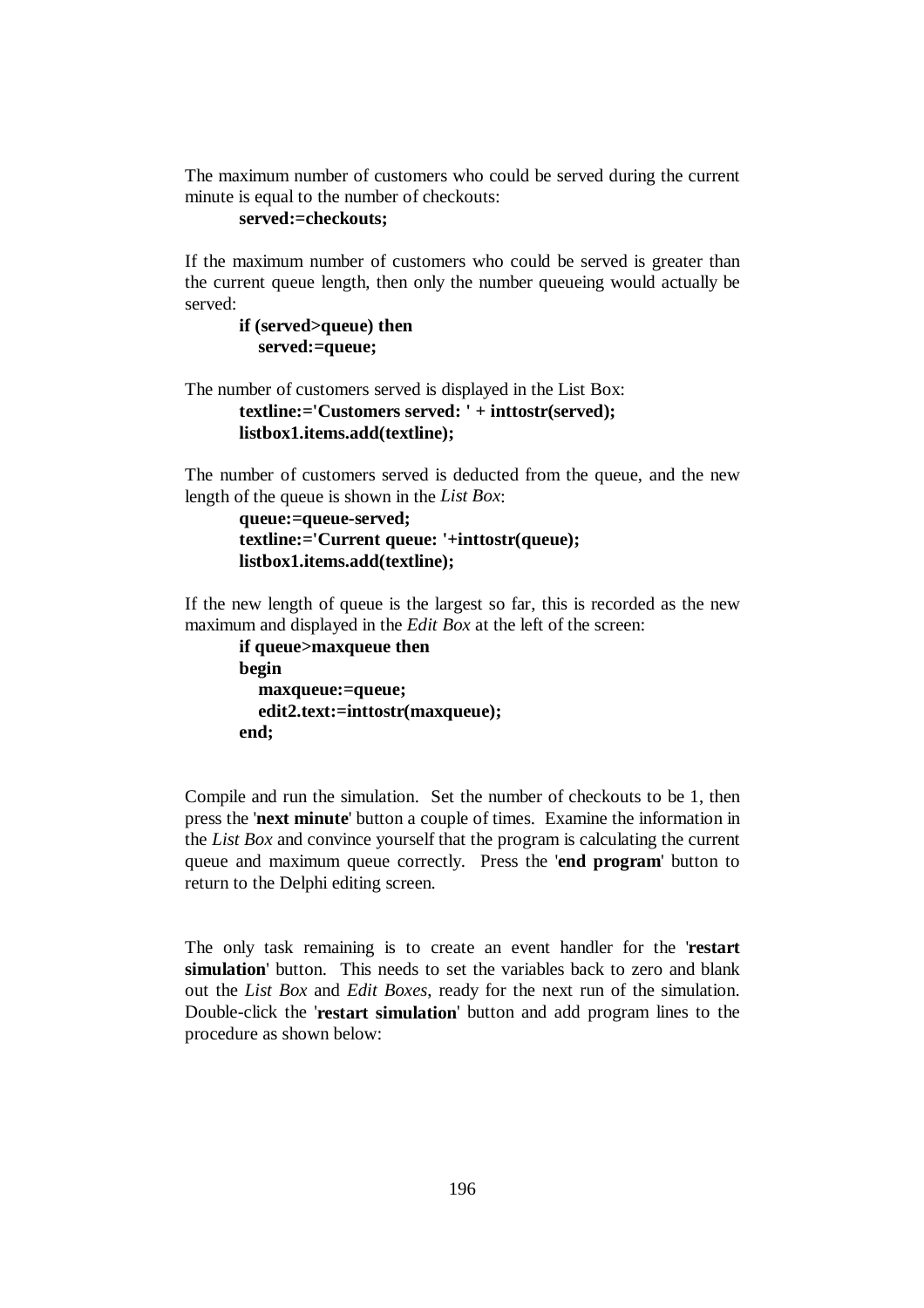```
procedure TForm1.Button2Click(Sender: TObject); 
begin 
   listbox1.clear; 
   edit1.clear; 
   edit2.clear; 
   minute:=0; 
   queue:=0; 
   maxqueue:=0; 
end;
```
We are now ready to use the simulation program to solve the problem - how many checkouts will be needed to be sure the queue never exceeds 3 people?

Run the program first with 1 checkout selected. Keep clicking the '**next minute**' button until 60 minutes have been simulated, then make a note of the maximum queue length ...

| Form1                |                                                                                | $w$ x q d $\mathbb{B}$<br>$ E  \leq  E $ |
|----------------------|--------------------------------------------------------------------------------|------------------------------------------|
| Number of checkouts  |                                                                                |                                          |
| <b>Minutes</b>       |                                                                                |                                          |
| 60                   | Minute 58<br>Customers arriving: 3<br>Customers served: 1<br>Current queue: 52 |                                          |
| Maximum queue so far | Minute 59                                                                      |                                          |
| 57                   | Customers arriving: 4<br>Customers served: 1<br>Current queue: 55              | restart simulation                       |
|                      | Minute 60                                                                      | end program                              |
|                      | Customers arriving: 3<br>Customers served: 1                                   |                                          |
| next minute<br>      | Current queue: 57                                                              |                                          |
|                      |                                                                                |                                          |
|                      |                                                                                |                                          |
|                      |                                                                                |                                          |

- this result would not be acceptable to the supermarket manager!

Press the '**restart simulation**' button and try again with 2 checkouts. Continue if necessary until you find the minimum number of checkouts needed to ensure the queue is no longer than 3 customers at any time.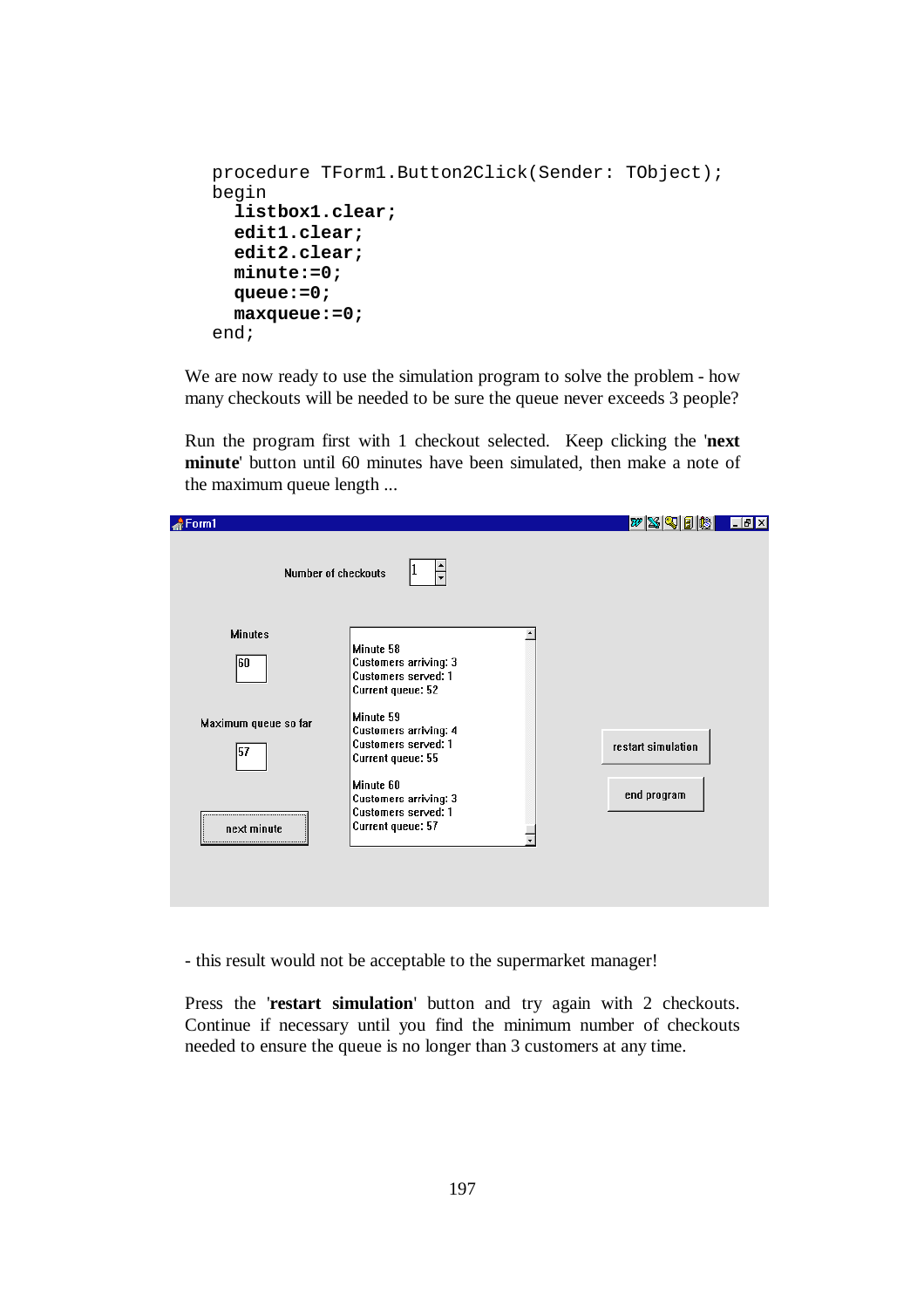

A new estate of twenty houses is to be built, and the Electricity Board wish to estimate the amount of electricity which would be required by the houses at different times of the day and night. Imagine that you are a computer software designer given the task of writing a program to simulate the electricity usage.

From a study of similar houses on another estate, you obtain the following data:

- The average number of electric lights in each house is 8. The power of each light may be taken as 60 watts.
- The average number of domestic appliances in each house is 12. The average power rating of the domestic appliances is 500 watts.

You are asked to show the total number of watts of electricity required by the whole housing estate hourly for a 24-hour period. You decide to divide the period into three time zones:

> **day** - 6 a.m. to 5 p.m. **evening** - 5 p.m. to 12 p.m. **night** - 12 p.m. - 6 a.m.

During the **day**, you find that there is a 20% change that each light is switched on, and a 20% chance that each domestic appliance is switched on.

During the **evening**, there is a 60% chance that each light is switched on, and a 40% chance that each domestic appliance is switched on.

During the **night**, there is a 10% chance that each light is switched on, and a 5% chance that each domestic appliance is switched on.

Start the program by setting up a new directory ELECTRIC and saving a Delphi project into it. Use the Object Inspector to **Maximize** the form and drag the dotted grid to nearly fill the screen.

Place a *List Box* on the dotted grid as shown below. Add two *buttons* with the captions '**Run simulation**' and '**End program**'.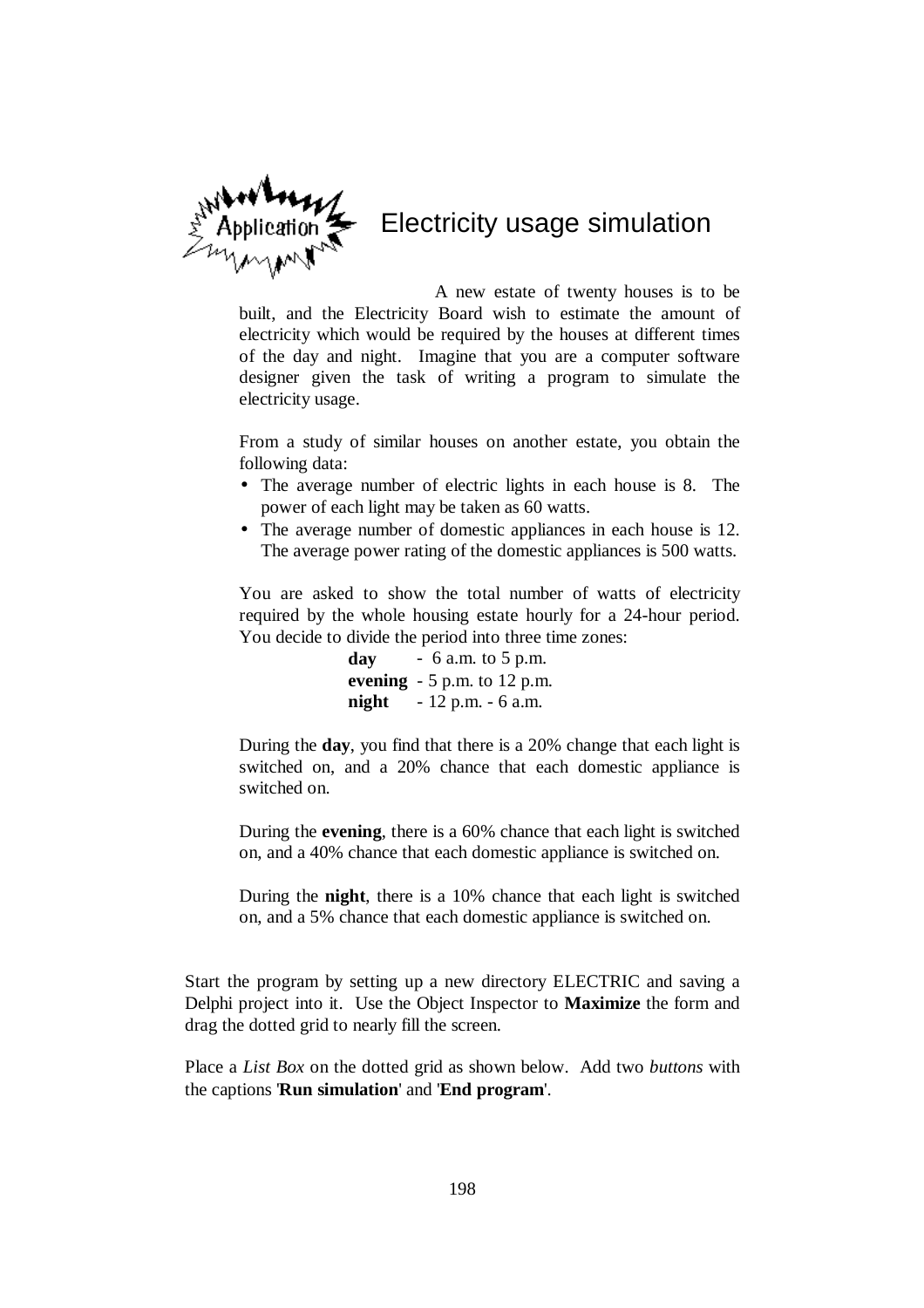| Form1                     |                                                                         |                                                  |
|---------------------------|-------------------------------------------------------------------------|--------------------------------------------------|
|                           |                                                                         |                                                  |
|                           |                                                                         |                                                  |
|                           |                                                                         |                                                  |
|                           |                                                                         |                                                  |
|                           |                                                                         |                                                  |
|                           |                                                                         |                                                  |
|                           | $\cdots$                                                                |                                                  |
|                           | $\sim$ $\sim$                                                           |                                                  |
|                           | a.                                                                      |                                                  |
|                           |                                                                         |                                                  |
|                           | $\sim$                                                                  |                                                  |
|                           | ×.                                                                      |                                                  |
| $\sim$                    | ×.                                                                      |                                                  |
|                           | $\sim$ $\sim$                                                           |                                                  |
| 14.1                      | $\cdots$                                                                |                                                  |
| $\cdots$<br><b>1999</b>   | .<br>$\cdots$<br>.<br>$\cdots$                                          | Run simulation<br>$\sim$ $\sim$<br>$\sim$ $\sim$ |
|                           | $\sim$ $\sim$<br>$\cdots$                                               | $\cdot$                                          |
|                           | $\sim$                                                                  |                                                  |
|                           | $\sim$                                                                  |                                                  |
|                           | $\cdots$<br>×.                                                          |                                                  |
|                           | ×.                                                                      |                                                  |
|                           | ×.                                                                      |                                                  |
|                           | $\sim$ $\sim$                                                           |                                                  |
| $\sim$                    |                                                                         |                                                  |
| <b>1979</b>               | $\cdots$<br>$\sim$ $\sim$<br>- 11<br>$\cdots \cdots \cdots$<br>$\cdots$ | $\sim$ $\sim$<br>$\sim$ $\sim$                   |
| . .                       | .<br>$\sim$                                                             | End program<br>$\mathcal{L}$ .                   |
| <b>18.1</b>               | $\sim$                                                                  |                                                  |
|                           | $\cdots$                                                                |                                                  |
| $\sim$ $\sim$ $\sim$      | $\sim$ $\sim$                                                           | <b><i><u>ALL</u></i></b>                         |
| $\cdot$ $\cdot$<br>$\sim$ | and in<br>×.                                                            |                                                  |
| <b>180</b>                | $\sim$ $\sim$                                                           |                                                  |
|                           | $\sim$ $\sim$                                                           |                                                  |
|                           |                                                                         |                                                  |
|                           | ×.                                                                      |                                                  |
| $\mathbf{r}$              | $\sim$<br>$\sim$ $\sim$                                                 |                                                  |
|                           | ×.                                                                      |                                                  |
|                           | $\sim$ $\sim$                                                           |                                                  |
|                           | $\sim$                                                                  |                                                  |
|                           | $\sim$ $\sim$                                                           |                                                  |
|                           | $\sim$ $\sim$<br>$\sim$ $\sim$                                          |                                                  |
|                           | $\sim$                                                                  |                                                  |
|                           |                                                                         |                                                  |
|                           |                                                                         |                                                  |
|                           |                                                                         |                                                  |
| $\bullet$                 |                                                                         |                                                  |
|                           |                                                                         |                                                  |

Now we can turn our attention to an algorithm for the simulation. In the case of complex problems like this, an **algorithm progressive refinement sequence** is the best approach. We can begin by summarising the objectives of the program:

- 1. LOOP for hour  $= 0$  to 23
- 2. calculate the amount of electricity used by the housing estate
- 3. END LOOP

We are just stating that an electricity usage figure is to be calculated for each hour of the day.

Step 2 can be expanded to show how the usage will be found:

- 1. LOOP for hour  $= 0$  to 23
- 2.1 set the electricity total to zero
- 2.2 LOOP for house  $= 1$  to 20
- 2.3 calculate the amount of electricity used by the house and add this to the total
- 2.4 END LOOP
- 2.5 display the total electricity used this hour
- 3. END LOOP

A loop can be used to add the electricity usage for each of the twenty houses to find the total for the hour.

The next step is to show in more detail how the usage for a particular house will be calculated: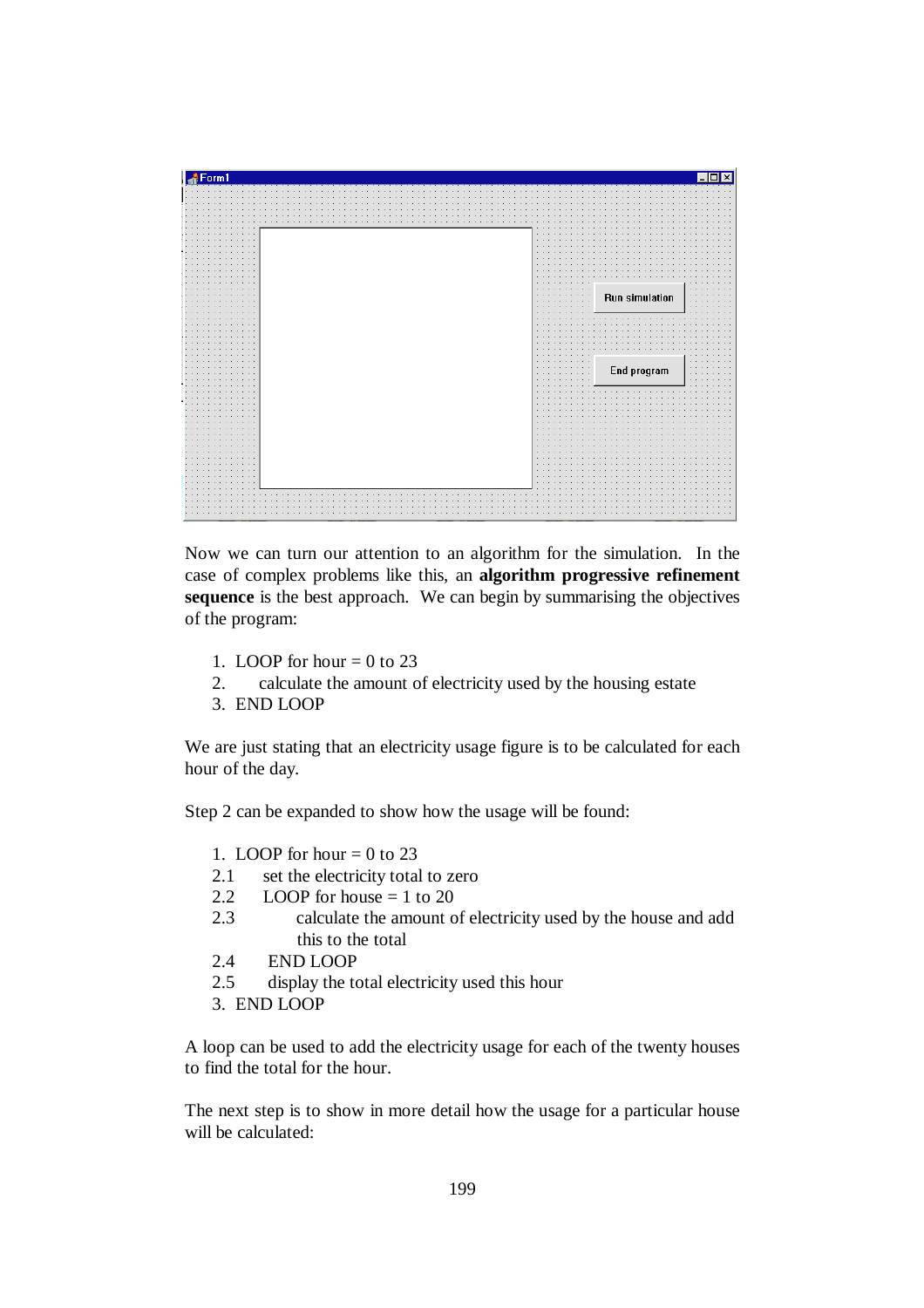- 1. LOOP for hour  $= 0$  to 23
- 2.1 set the electricity total to zero
- 2.2 LOOP for house  $= 1$  to 20

| 2.3.1 | LOOP for lightbulb = 1 to 8 |
|-------|-----------------------------|
|-------|-----------------------------|

| 2.3.2 | IF this lightbulb is switched on THEN  |
|-------|----------------------------------------|
| 2.3.3 | add 60 watts to the electricity total  |
| 2.3.4 | <b>END LOOP</b>                        |
| 2.3.5 | LOOP for appliance $= 1$ to 12         |
| 2.3.6 | IF this appliance is switched on THEN  |
| 2.3.7 | add 500 watts to the electricity total |

- 2.3.8 END LOOP
- 2.4 END LOOP
- 2.5 display the total electricity used this hour
- 3. END LOOP

Two more loops have been introduced to check the light bulbs and electrical appliances in the house - if they are switched on, the appropriate number of watts are added to the electricity total.

Let's begin constructing an event handler procedure for the '**Run simulation**' button to implement this algorithm. Double-click the button and add the lines of program:

```
procedure TForm1.Button1Click(Sender: TObject); 
var 
   hour,house,light,appliance:integer; 
   total:real; 
begin 
   for hour:=0 to 23 do 
   begin 
     total:=0; 
     for house:=1 to 20 do 
     begin 
        for light:=1 to 8 do 
       begin 
           {check if this light is on} 
        end; 
        for appliance:=1 to 12 do 
        begin 
           {check if this appliance is on} 
        end; 
     end; 
   end; 
end;
```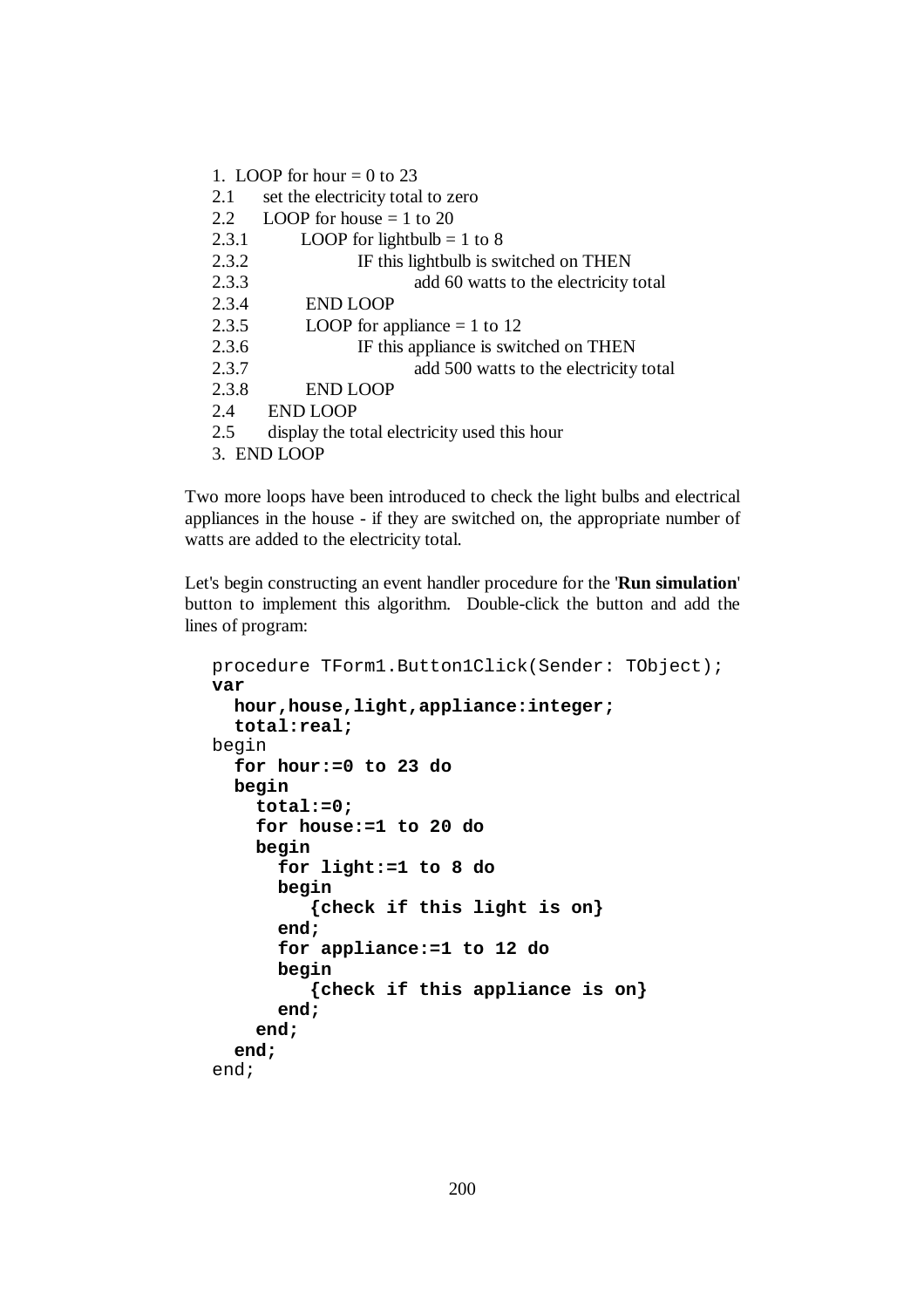Notice the way the procedure has the same loop structures shown in the algorithm design. Each loop in the procedure starts with a 'BEGIN' command and finishes with an 'END' command.

It is easy to make an error over the number of BEGIN's or END's when writing a complicated program. To reduce the chances of a mistake, programmers normally indent all the lines following a BEGIN command by about three characters, then unindent by three characters when the corresponding END is reached. The structure is shown clearly in a block analysis of the procedure:

```
 for hour:=0 to 23 do 
 begin 
  total:=0; for house:=1 to 20 do 
   begin 
     for light:=1 to 8 do 
     begin 
         {check if this light is on} 
     end; 
     for appliance:=1 to 12 do 
     begin 
         {check if this appliance is on} 
     end; 
   end; 
 end;
```
Notice the use of 'comment lines' in the program: **{check if this light is on} {check if this appliance is on}** 

You are allowed to add any notes you wish to a program listing - provided they are enclosed in curly brackets, they will be ignored by the computer when the program is run.

Let's now look in more detail at the loop where each light bulb is checked. The probability that a light bulb is switched on will depend on the time zone:

**day - 20% evening - 60% night - 10%**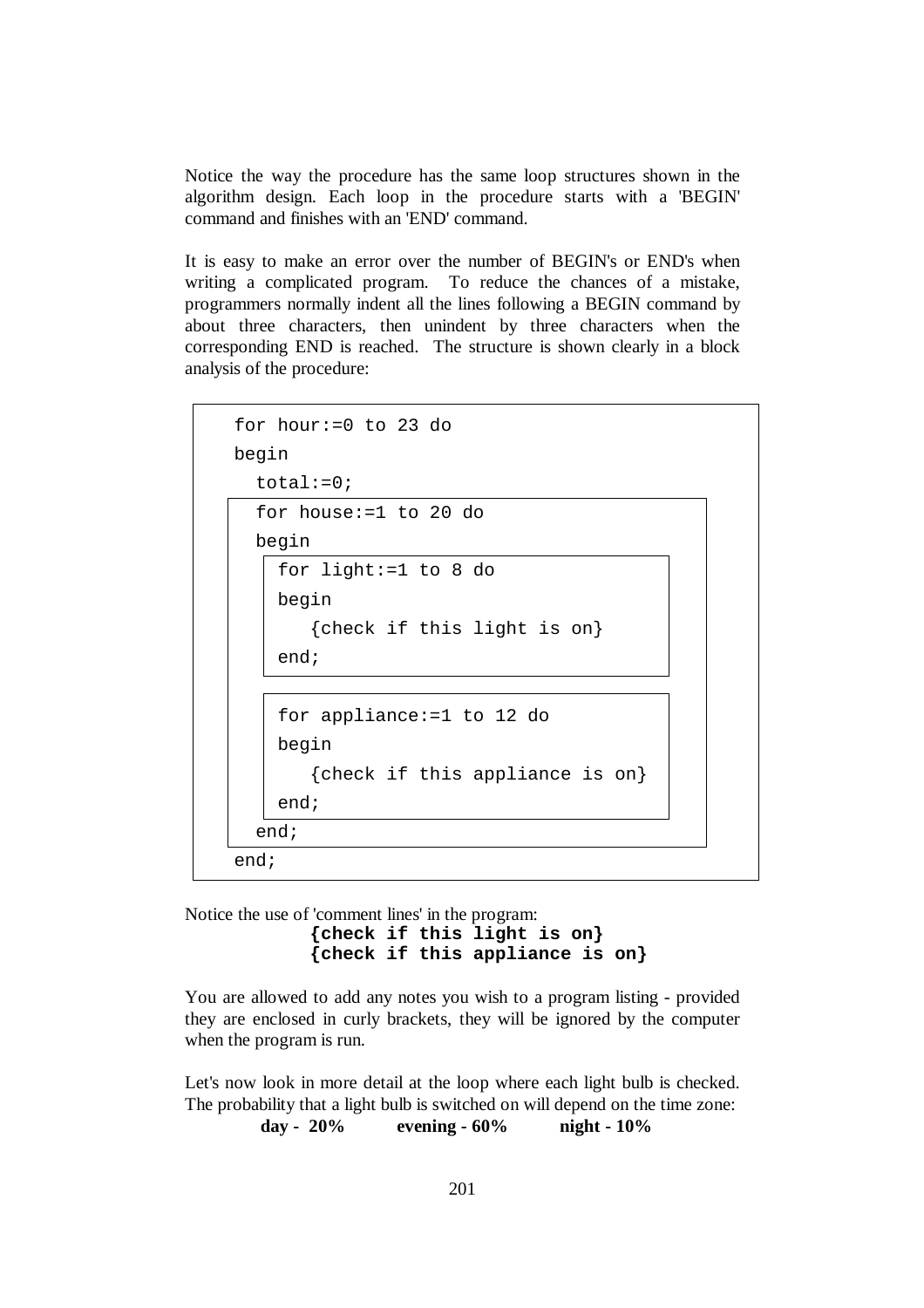The program can generate a random number in the range 0-100 to represent a position on a number line.

In the case of the daytime period, there is a 20% chance of any particular light bulb being on. If the random number is found to be in the range 0-20, we could take this to mean that the light is on, e.g.:



If , however, the random number turns out to be greater than 20, we take this to mean the light is off, e.g.:



The position of the cut-off point on the number line will depend on the percentage probability during the different time zones. In the evening this is 60%:



A similar method can be used to determine whether each electrical appliance is switched on or off.

Return to the 'Run simulation' button click procedure and add lines of program:

```
procedure TForm1.Button1Click(Sender: TObject); 
var 
   hour,house,light,appliance,n:integer; 
   total:real; 
   textline:string;
                                           ADD
begin 
                                           THIS
   randomize; 
   listbox1.clear; 
   for hour:=0 to 23 do 
   begin 
     total:=0;
```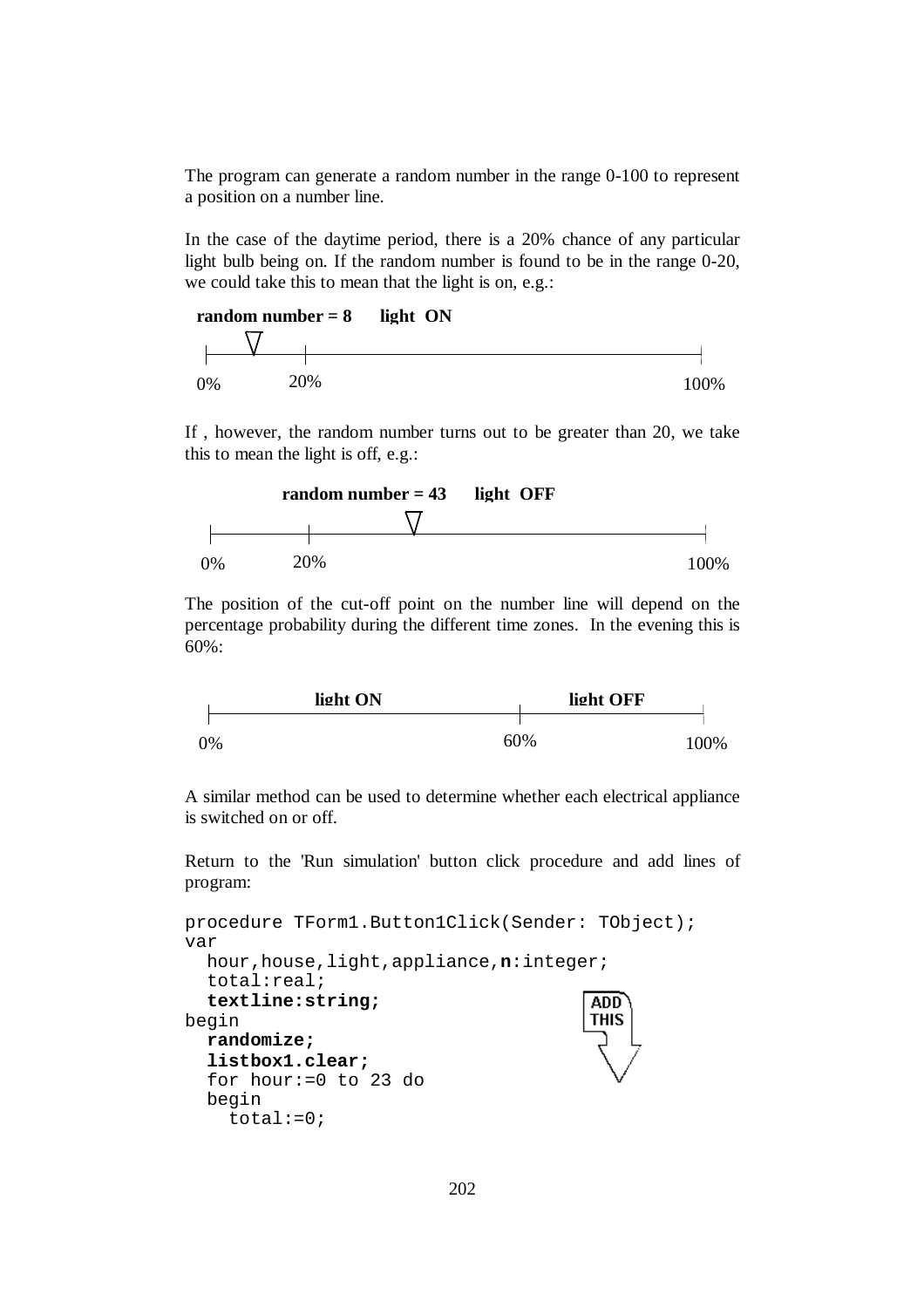```
 for house:=1 to 20 do 
 begin 
   for light:=1 to 8 do 
   begin 
       {check if this light is on} 
       n:=random(100); 
                                                ADD
       if hour<6 then 
                                                THIS
       begin 
         if n<10 then 
             total:=total+60; 
       end; 
       if (hour>=6) and (hour<17) then 
       begin 
         if n<20 then 
             total:=total+60; 
       end; 
       if hour>=17 then 
       begin 
         if n<60 then 
             total:=total+60; 
       end; 
   end; 
   for appliance:=1 to 12 do 
   begin 
       {check if this appliance is on} 
       n:=random(100); 
                                                  ADD<sup>-</sup>
                                                  THIS
       if hour<6 then 
       begin 
         if n<5 then 
             total:=total+500; 
       end; 
       if (hour>=6) and (hour<17) then 
       begin 
         if n<20 then 
             total:=total+500; 
       end; 
       if hour>=17 then 
       begin 
         if n<40 then 
             total:=total+500; 
       end; 
   end; 
 end; 
 total:=total/1000; 
                                                           ADD
 textline:='Hour: '+inttostr(hour); 
                                                          THIS
 listbox1.items.add(textline); 
 textline:= 'Power usage: ' + 
           floattostrf(total,ffFixed,8,2)+' kW';
```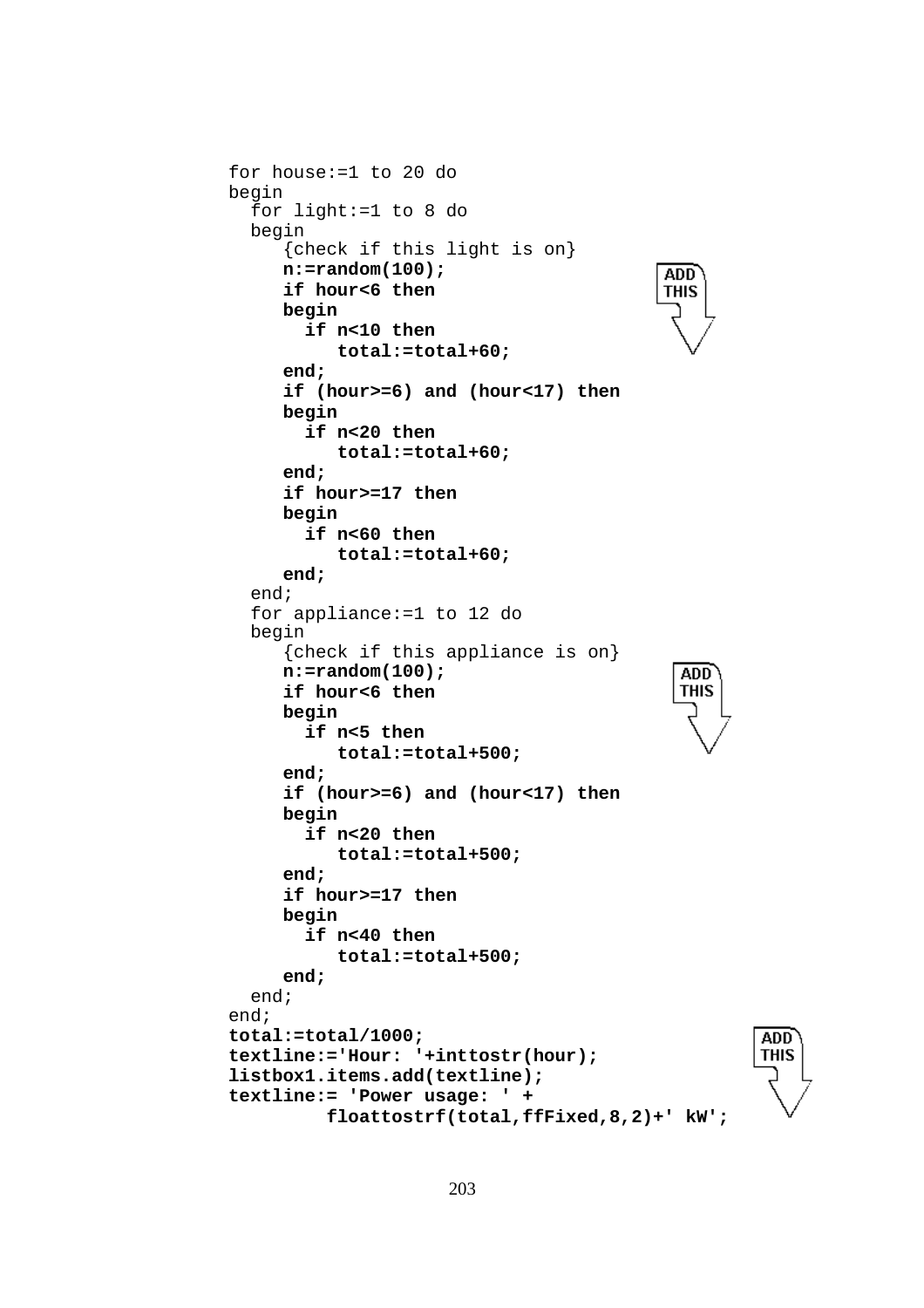```
 listbox1.items.add(textline); 
     listbox1.items.add(''); 
   end; 
end;
```
The procedure begins by setting the random number genrator and blanking out the list box:

## **randomize; listbox1.clear;**

The loops which repeat for each **hour** and each **house** begin, followed by the loop which repeats for each **light bulb**:

```
for hour:=0 to 23 do 
begin 
    total:=0; 
    for house:=1 to 20 do 
    begin 
       for light:=1 to 8 do 
       begin
```
To check if a light is on, the computer first generates a random number: **n:=random(100);** 

We check if the current hour is during the night period (12 p.m. - 6 a.m.): **if hour<6 then begin** 

If so, we see if the random number was less than the 10% cut-off point on the number line:

### **if n<10 then...**

If so, then we add 60W to the electricity usage total: **total:=total+60;** 

Similar groups of program lines check the percentages if the current hour is during the day or evening period, then the whole loop is repeated for the electrical appliances using 500W of power.

At the end of the **hour** loop, the total power consumption needs to be displayed. We first divide the total by 1000 to convert watts to kilowatts:  **total:=total/1000;** 

Text lines are then built up to display the time and power usage: **textline:='Hour: '+inttostr(hour); textline:= 'Power usage: ' + floattostrf(total,ffFixed,8,2)+' kW';**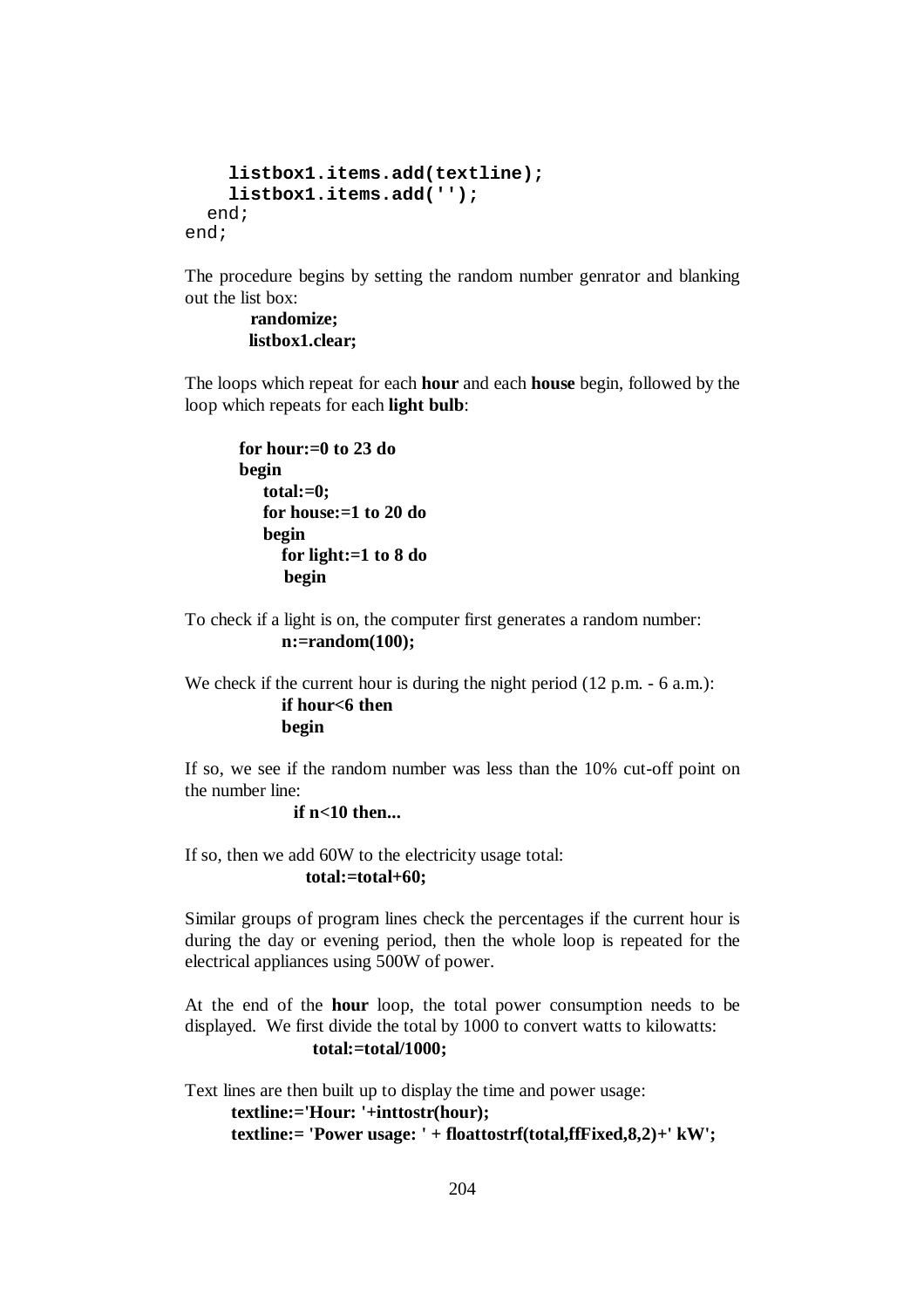Complete the program by producing an event handler for the '**End program**' button:

```
procedure TForm1.Button2Click(Sender: TObject); 
begin 
   halt; 
end;
```
Compile and run the program. Press the '**Run simulation**' button several times, displaying a new set of results each time:

| Hour: 2               |                |
|-----------------------|----------------|
| Power usage: 7.32 kW  |                |
| Hour: 3               |                |
| Power usage: 6.56 kW  | Run simulation |
| Hour: 4               |                |
| Power usage: 7.38 kW  |                |
| Hour: 5               |                |
| Power usage: 8.46 kW  | End program    |
| Hour: 6               |                |
| Power usage: 30.50 kW |                |
|                       |                |
| Hour: 7               |                |
| Power usage: 27.24 kW |                |
| Hour: 8               |                |
| Power usage: 24.04 kW |                |

Each run of the simulation will give slightly different figures due to the random numbers, but notice that there is always a large increase in power consumption at 6 o'clock in the morning, and again at 5 o'clock in the evening.

When results are output in text form it can be difficult to appreciate the pattern of the data, so a graph of results is often better. We can do this now using the techniques for drawing histograms which we learned in chapter 9:

Return to the Delphi editing screen. Click on the List Box and press the DELETE key to remove it from the form. Place an *image box* on the form as shown below, and drag the buttons to a position above the image box. Use the Object Inspector to set the **Width** of the *image box* to 640, and the **Height** to 480.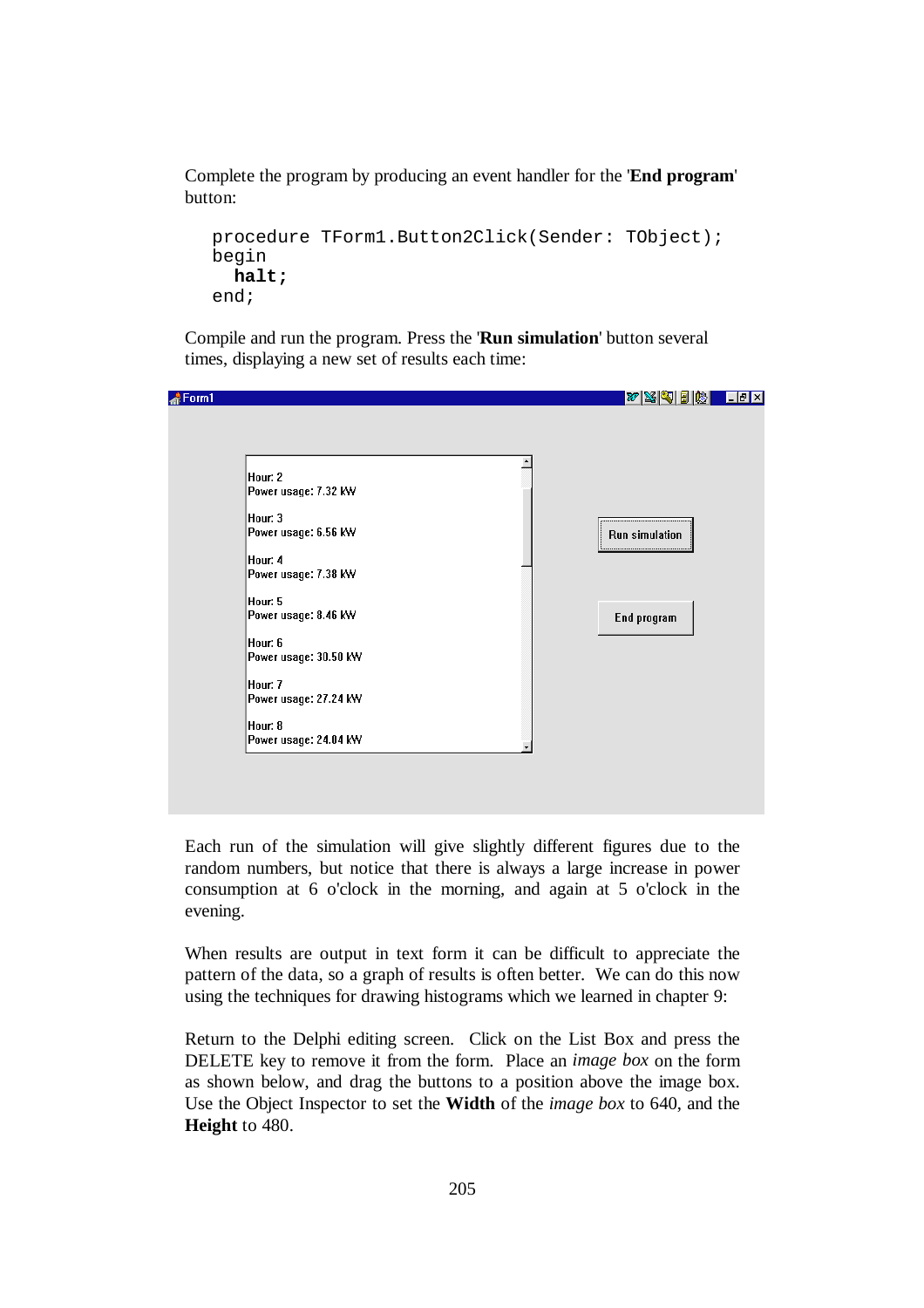

Modify the first part of the '**Run simulation**' procedure so that it draws and labels the graph axes:

```
procedure TForm1.Button1Click(Sender: TObject); 
var 
   hour,house,light,appliance,n,x,y:integer; 
   total:real; 
   textline:string; 
begin 
   randomize; 
   image1.canvas.brush.color:=clWhite; 
                                                   ADD
   image1.canvas.rectangle(0,0,640,480); 
                                                   THIS
   image1.canvas.moveto(100,50); 
   image1.canvas.lineto(100,400); 
   image1.canvas.lineto(580,400); 
   for y:=0 to 7 do 
   begin 
     image1.canvas.moveto(100,400-y*50); 
     image1.canvas.lineto(90,400-y*50); 
     textline:=inttostr(y*10); 
     image1.canvas.textout(70,393-y*50,textline); 
   end; 
   image1.canvas.textout(20,200,'kW');
```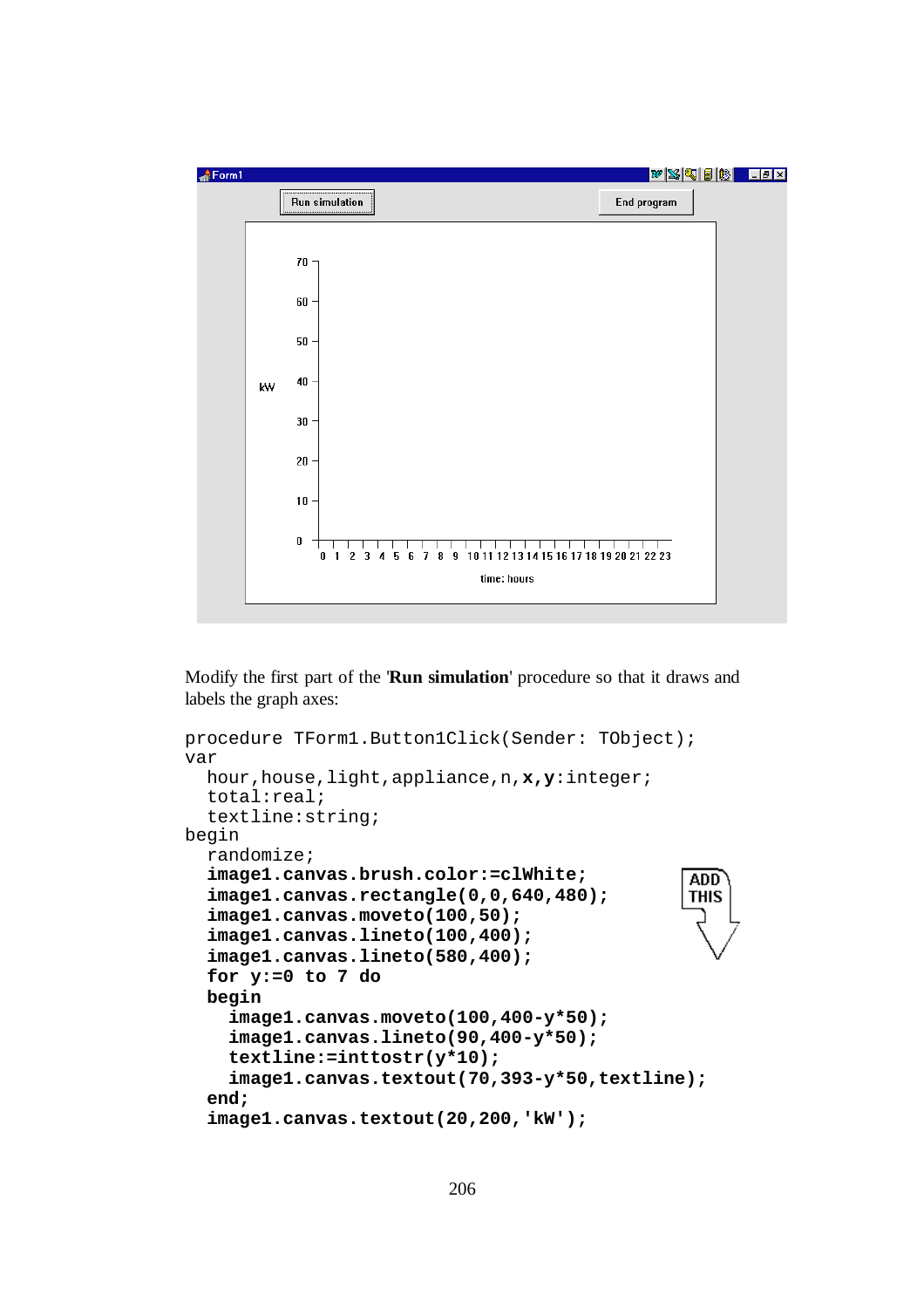```
 for x:=0 to 23 do 
                                                       ADD
                                                       THIS
 begin 
   image1.canvas.moveto(100+x*20,400); 
   image1.canvas.lineto(100+x*20,410); 
   textline:=inttostr(x); 
   image1.canvas.textout(102+x*20,412,textline); 
 end; 
 image1.canvas.textout(320,440,'time: hours'); 
 for hour:=0 to 23 do 
 begin 
  total:=0; for house:=1 to 20 do 
   begin 
           .....
```
Remove all lines from the start and end of the procedure which contain **listbox1** commands - the list box has now been removed from the program so these would cause errors when the program runs.

Compile and run the program to check that the axes are drawn and labelled correctly when the '**Run simulation**' button is pressed, then return to the Delphi editing screen.



We now need to plot the columns on the histogram as the simulation runs.